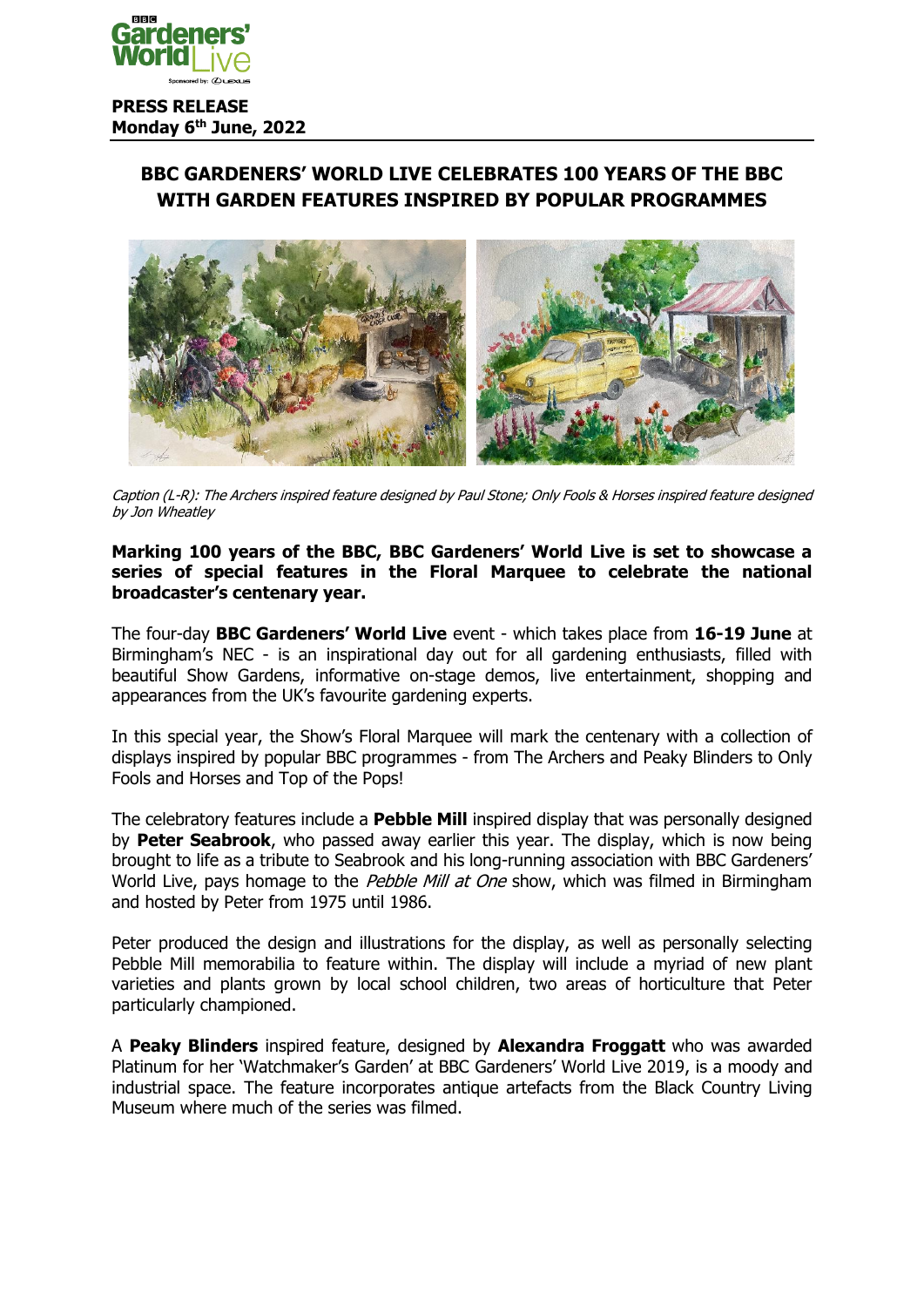

Taking inspiration from the iconic old dock yard space in the hit show, the feature includes a battered and weathered shack, which looks fitting for a Shelby, a safe for the gang's valuables and a horse drawn 'getaway' cart, while the table is set for a hard-earned Whiskey.

Award-winning designer **Paul Stone** returns to the Show, with his first ever feature in the Floral Marquee, inspired by BBC Radio 4's **The Archers**, which is recorded in Birmingham. Celebrating the BBC's centenary, this unique display pays homage to the series through its legendary characters, the Grundy Family.

Alongside the infamous Cider Club, its bottles, barrels and benches this rural farmyard scene is replete with wild flowers, rambling honeysuckle, a gnarled and mossy old cider apple tree and the pony trap loaded with cut flowers - no doubt one of Eddy's new ventures! A scene inspired by the engaging fictional world of The Archers, the garden is a celebration of the everyday story of country folk. Paul's previous Show Gardens include the 'Nostalgia Garden' designed as a celebration of 50 years of BBC Gardeners' World in 2017.

Other BBC-inspired displays in the Floral Marquee include:

- Lincolnshire Pond Plants, headed up by David Reynolds, will display a garden dedicated to **Mortimer and Whitehouse: Gone Fishing**. The display, which represents a typical jetty or 'fishing peg' at the edge of a pond, shows that even in a small garden you can create an aquatic wildlife haven, and will be finished with all the rods and nets that Bob and Paul might need on a day's fishing trip. Giant Bullrushes and Gunnera are interspersed with marginal planting including starry-flowered Anemopsis californicum and pink Butomus umbellatus and is topped off with a planting of unusual grasses and the fluffy white heads of cotton-grass.
- Master grower **Jon Wheatley** will present a garden homage to **Only Fools and Horses**. Featuring Del Boy's iconic three-wheeled car and a fruit and veg trading stand, the garden has been inspired by the hit show which aired on BBC One from  $1981 - 2003$ .
- The **House of Plants** indoor gardening feature returns, this year transformed into a house plant house party of '70s and '80s plants, inspired by **Top of the Pops!**

Plus, the Floral Marquee tearoom gets a make-over this year as the **Paso Doble Cafe,** inspired by **Strictly Come Dancing** with music and ballroom dancing hosted by Stuart Holdham.

Additionally, **The Marshalls Sustainability Show Garden** design features a Corten– steel '100' in a nod to the BBC 100 anniversary theme.

A one-stop shop of spectacular displays, quality plants to buy and seasonal inspiration, visitors can also enjoy an exciting schedule of talks and demos, Q&As with the BBC Gardeners' World presenters, top tips and advice for every green-fingered enthusiast.

Rachel Poletti-Gadd, Portfolio Director at BBC Gardeners' World Live, said:

"BBC Gardeners' World Live is a wonderful opportunity for like-minded gardening enthusiasts to come together and celebrate the wonders of plants and the natural world. We're delighted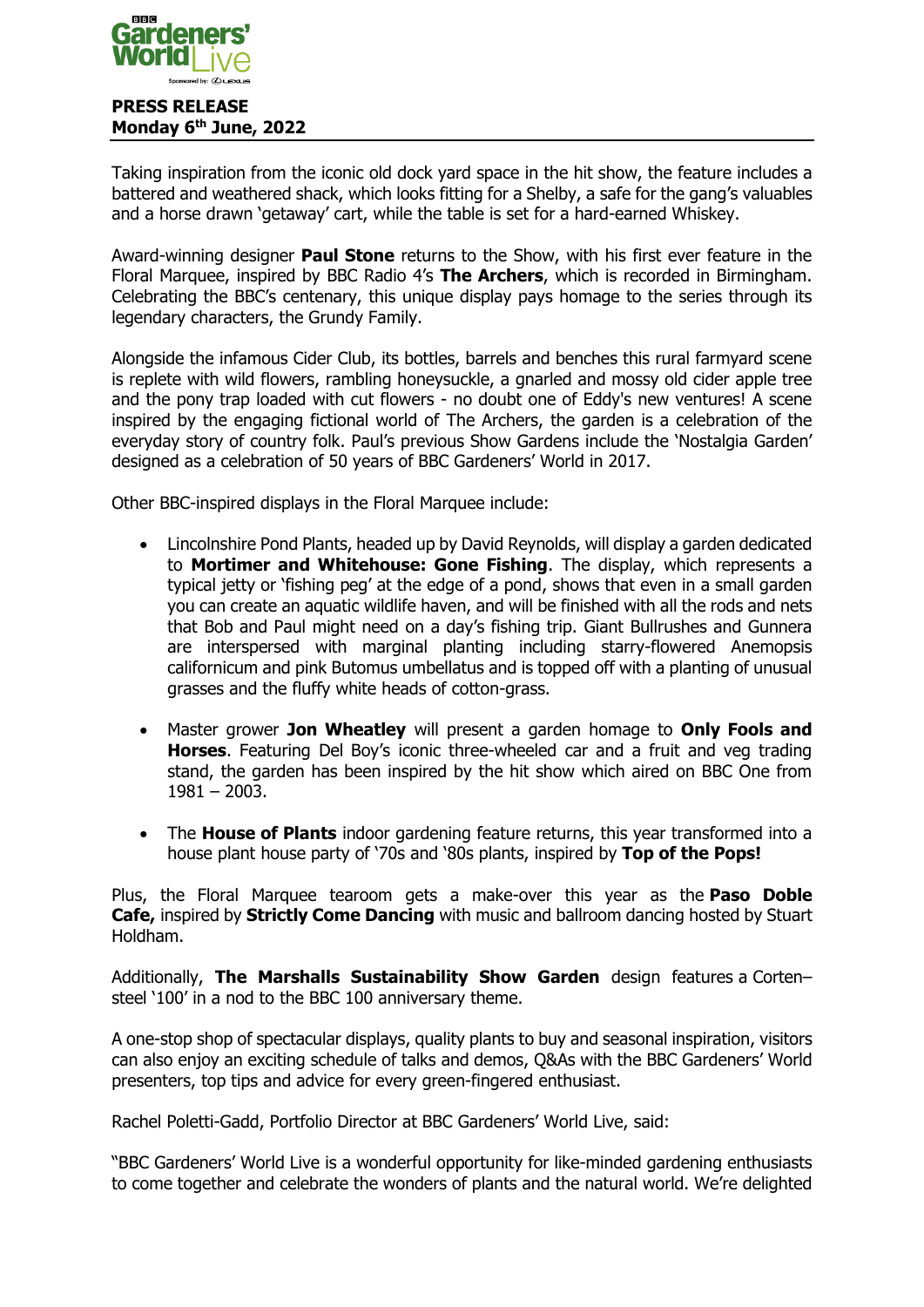

that our much-loved Floral Marquee will this year host a number of special displays to mark the BBC's 100<sup>th</sup> year. From Top of the Pops to The Archers, I can't wait to see how these iconic TV programmes have inspired some of our award-winning garden designers. It promises to be a must-see for every keen gardener and we look forward to opening the doors to this year's event."

For more information and to book tickets to **BBC Gardeners' World Live**, please visit [www.bbcgardenersworldlive.com](http://www.bbcgardenersworldlive.com/)

#### **ENDS**

For all press enquiries, please contact Rewired PR:

| Marie Larner    | Marie@rewiredpr.com |
|-----------------|---------------------|
| Laura Whitehead | Laura@rewiredpr.com |

### **Notes to editors:**

About the Black Country Living Museum

The [Black Country Living Museum](https://bclm.com/) is an open-air museum of rebuilt historic buildings in Dudley, West Midlands, England. It is located in the centre of the Black Country, 10 miles west of Birmingham.

About BBC Gardeners' World Live:

BBC Gardeners' World Live takes place from Thursday 16<sup>th</sup> June- Saturday 19<sup>th</sup> June at Birmingham's NEC. Standard adult tickets start from £26 per day.

This year, the Floral Marquee will host **The Plant Experts**, including **Lucy Chamberlain**, **Saul Walker** and BBC Radio WM's 'Laughing Gardener' **Darren Rudge**, on hand for one-toone advice. New for 2022, the Plant Experts will also lead special morning Plant Expert Tours of their plant highlights at the Show. The Woodland Trust team also return with talks at their Tree Surgery with help and advice for visitors.

Also in the Floral Marquee, the **My Gardeners' World Stage** will welcome exhibitors, special guests and the BBC2 Gardeners' World presenters for a fascinating discussion about how we can all play our part for sustainability and the environment - being mindful of our gardening activities and the wider impact on wildlife and plants.

The **Floral Marquee** and **Plant Village** will also play host to a dazzling array of new and returning floral exhibitors, showcasing a stunning selection of quality plants for visitors to browse, buy and be inspired by.

Find out more and book tickets at [bbcgardenersworldlive.com.](http://www.bbcgardenersworldlive.com/) Details correct at time of print.

In the event that either BBC Gardeners' World Live is postponed, cancelled or Immediate Live (the trading name of Upper Street Events Ltd & River Street Events Ltd) deem it unsafe to run the event in light of UK Government and Public Health England guidelines regarding Covid-19, visitors will be contacted directly with regards to transferring their booking to a future date or requesting a refund. Refunds exclude the transaction fee.